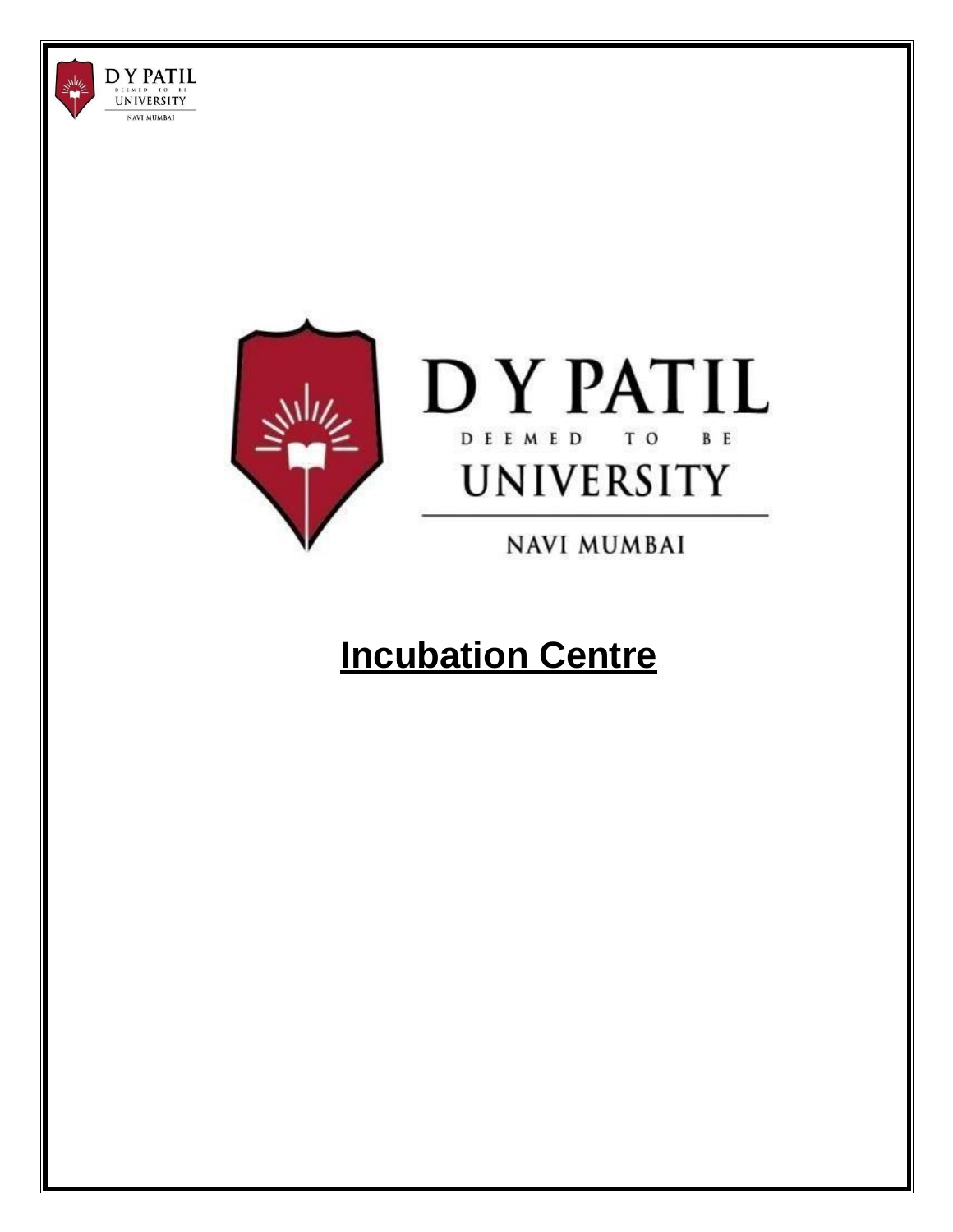

## **Incubation Center**

D Y Patil Deemed to be University started the **"Incubation Centre**" for nurturing and overseeing innovation and entrepreneurship. The aim is to encourage entrepreneurship among locals with the University serving as focal points. It is a platform for nurturing, encouraging and developing innovation and entrepreneurial skills among its students, research scholars and alumni, as well as students of the region. Under this cell, various activities shall be organized in collaboration with colleges, universities,corporates, etc. to increase participation of entrepreneurial activities across the state. DY Patil University promotes innovative and executable ideas from various disciplines of life science/ pharmacy/ engineering/technology/ medical and dental sciences and other fields. It shall help students, research scholars and faculty members to execute the ideas into products, processes or services for the benefits of society as well as industry.

Entrepreneurship forms the backbone of the nation's economy and in order to strengthen entrepreneurship ecosystem, DY Patil University is working on igniting the ideology of starting own ventures amongst India's youth. The youth of today needs to be more inclined towards creating jobs rather than getting one. Therefore, to assist the youth to become self-employed and create employment opportunities, the university has come forward to provide support in every possible manner. Therefore, for this purpose a full-fledged DY Patil University Incubation Cell has been setup, which will work as a catalyst for entrepreneurship development within the university and for other aspiring youth.

# **Vision:**

Incubation Centre is a space for new age entrepreneurs and young minds to transform their innovative ideas into viable business propositions. Our primary vision is to facilitate a platform for a budding entrepreneur to start a business venture with minimum risks. Incubation will ensure that incubateshave access to technological assistance which will be generated through mentors with multidisciplinary expertise. We encourage young enthusiasts with creative pursuits with an inherent zeal to be entrepreneurs to take advantage of this novel initiative. DY Patil University has started a start-up incubation centre, to establish a start-up culture that encourages innovative ideas; transform novel concepts into practical industry solutions and viable businesses. It aims to promote setting up of start-ups and support them during their pre-incubation, incorporation and operations phases to enable creation of successful businesses enhancing the overall economic health of the state and country, while generating large scale employment. DY Patil University has supported the incubation center.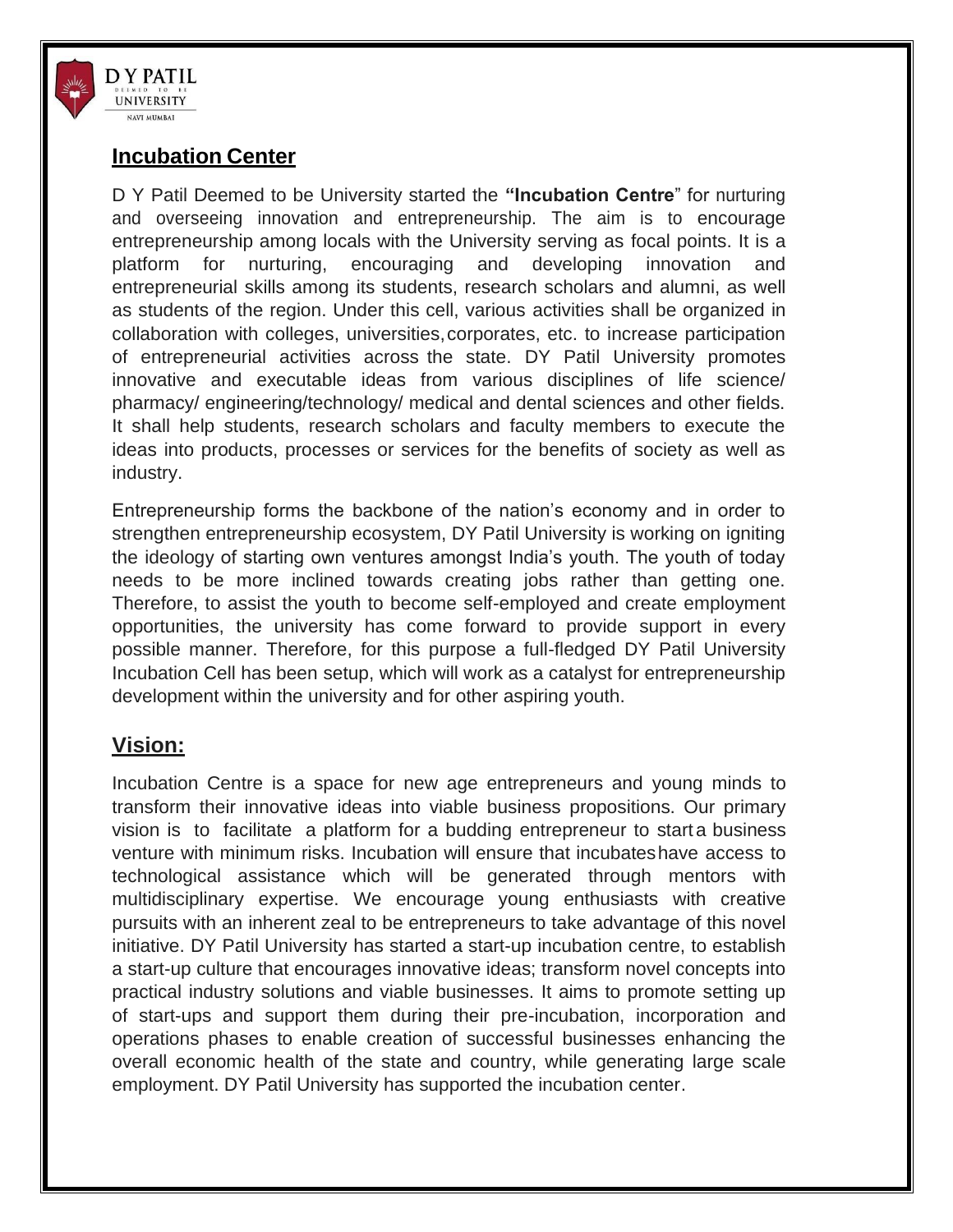

## **Mission**

- Establish state-of-the-art center of excellence and supporting ecosystem to instigate and identify inventive ideas and nurture them to proclaim fortune and engagement through promising startups.
- Giving opportunity to prospective students to bring out innovative ideas through competitions and brainstorming. Exploring innovative and creative thoughts, ideas, or concepts from students, research scholars, faculty members from various domains of society as well as industry.
- To develop and provide a platform for the creative aspirants, where their innovative ideas and concepts will be incubated and realized.
- To incubate, culture, and refine the ideas or concepts with a support from technical as well as creative experts of the concerned fields.
- Creating awareness among students and other sections of society regarding various aspects of entrepreneurship like new business prospects, government schemes for entrepreneurs, essentials for framing business plan and developing start-up etc.
- Nurturing the idea and giving it a shape of a sustainable venture i.e. assisting from the stage of project identification to project implementation. Providing mentoring in all areas like operations, technical, finance, marketing, economics etc.
- Acting as a support system by helping in providing all sorts of assistance like infrastructure (space), legal advice, technical expertise, market linkage, networking etc.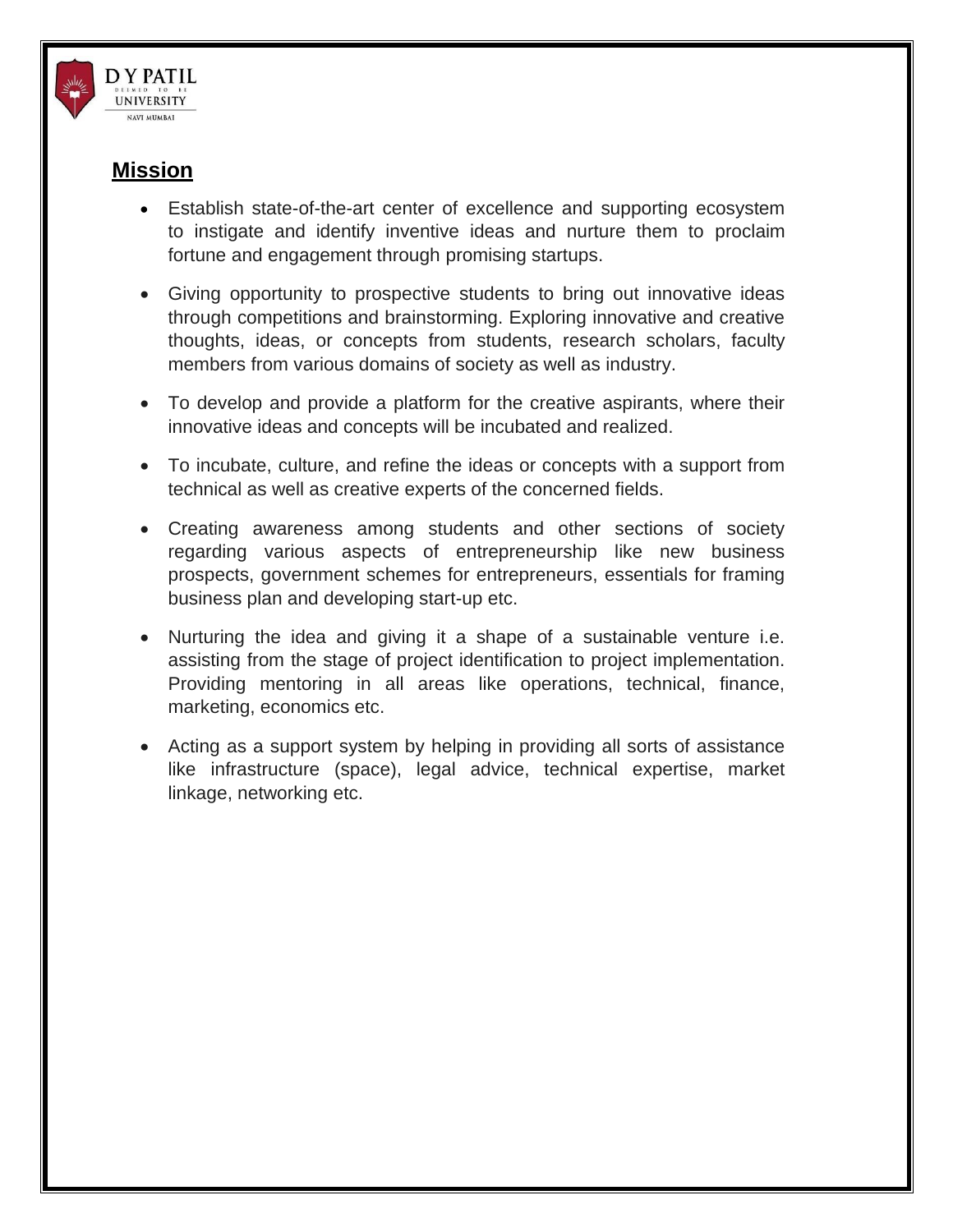# **Support Provided By D Y Patil University Incubation Centre**

- Mentoring by subject experts
- Intellectual Property Rights Support
- Alumni Network

**DY PATIL UNIVERSITY** NAVI MUMBAI

- Co working Office Spaces
- Office utilities
- Legal and Financial Advisory
- Regular workshops and seminars
- Access to research facilities
- Industry Linkages

# **Operation Model**

The DYPU Incubation and Innovation Center at an operational level is responsible for nurturing innovative ideas by handholding the founders through the business proposal stage, identifying the target market, creating a minimum viable product service, technological guidance, industry exposure, pre-launch activities, consumer feedback and exposure to the Investor community.

The Project Work Shall Be Enrolled In the Following Stages

- Step 1- Project Idea Generation and Screening
	- 1. Creativity and Idea Generation SWOT analysis of Idea and articulation of objectives
	- 2. Screening of Ideas Cost, Return and Risk
	- 3. Scanning the Environment Economic Sector, Governmental Sector, Technological Sector, Socio-demographic Sector, Competition, Supplier Sector
	- 4. Corporate Appraisal Marketing, Financial, Technical and Socioeconomic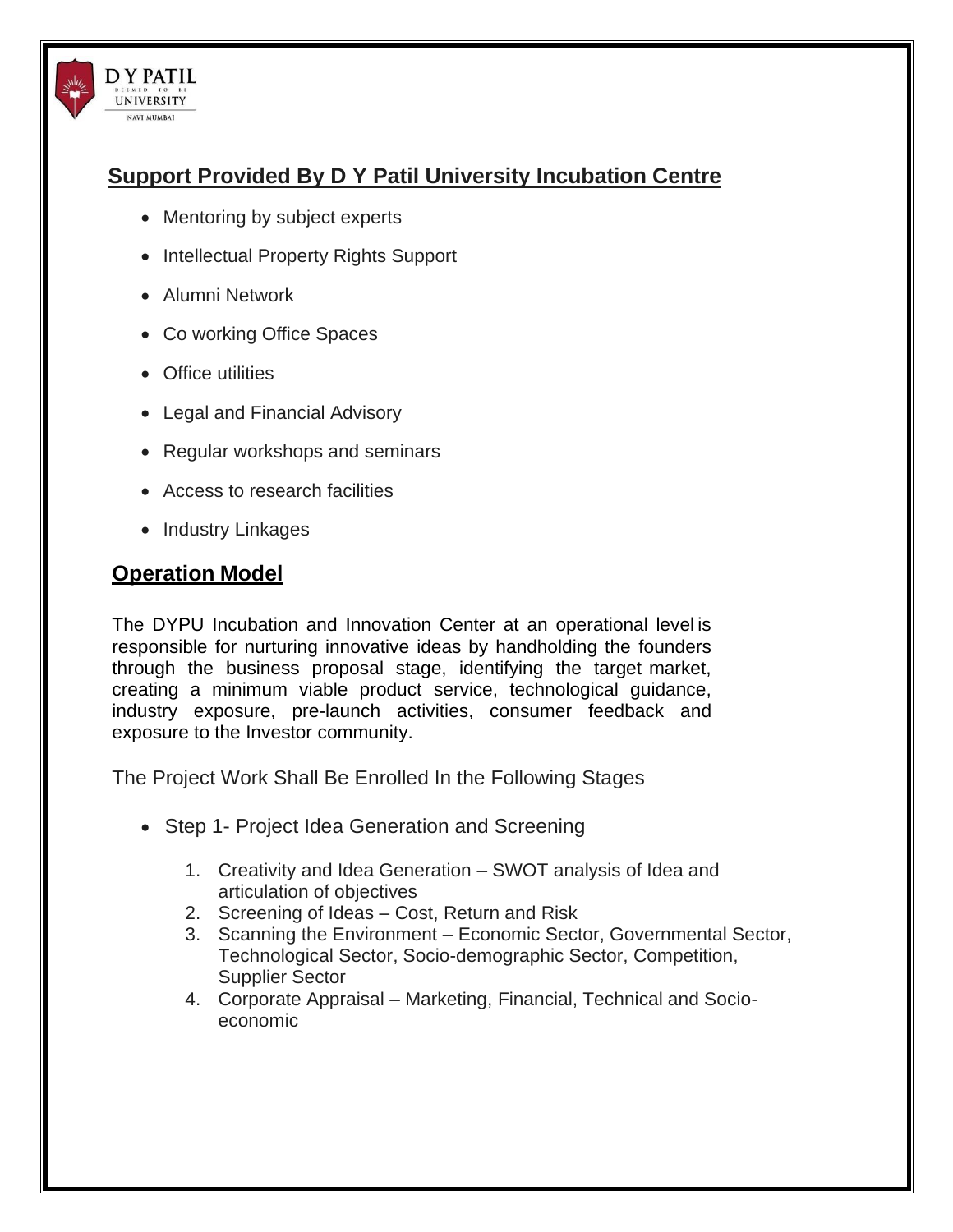

- Step 2- Converting concept / ideas in New Project Ideas
	- 1. Feasibility as per Step 1
	- 2. Study the Existing Industries
	- 3. Observe the Inputs and Outputs of Various Industries
	- 4. Study of Economic and Social Trends
	- 5. Observe New Technologies
	- 6. Identifying Psychological Needs
	- 7. Study the Government Guidelines and Recommendations for Financial Institutions
- Stage 3: Prototype phase
- Stage 4: Intellectual Property Rights evaluation for filing patent
- Stage 5: Commercial and Marketing Phase

# **Committee**

| Sr.            |                     |                          | Contact       |                               |
|----------------|---------------------|--------------------------|---------------|-------------------------------|
| No.            | <b>Name</b>         | <b>Designation</b>       | <b>Number</b> | <b>Email ID</b>               |
|                | Atul Deshmukh       | <b>Research Director</b> | 9821769405    | atul.deshmukh@dypatil.edu     |
| $\overline{2}$ | Dr.Rakesh           | Innovation & Incubation  | 9833771384    | rakesh.somani@dypatil.edu     |
|                | Somani              | Centre                   |               |                               |
| 3              | Dr.M.D.Patil        | Innovation & Incubation  | 9987527625    | mukesh.patil@dypatil.edu      |
|                |                     | Centre                   |               |                               |
| $\overline{4}$ | Dr.Nitin Sippy      | Senior Administrator     | 9987090768    | nitin.sippy@dypatil.edu       |
| 5              | Dr.Mahesh Harit     | Member                   | 9322217607    | maheshkumar.harit@dypatil.edu |
| 6              | Dr.Treville Periera | Member                   | 9821281458    | treville.pereira@dypatil.edu  |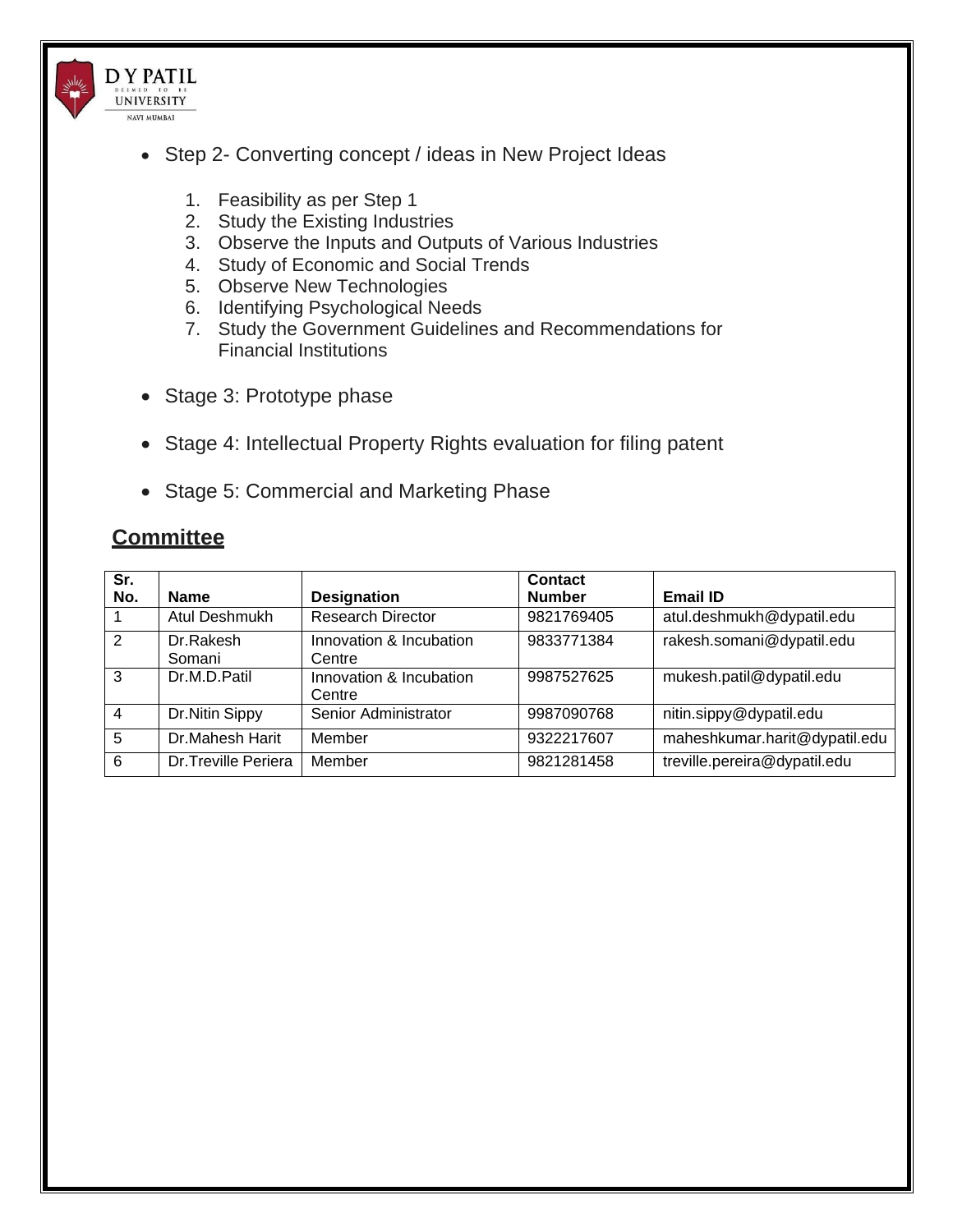# **Process & Activities**

D Y PATIL UNIVERSITY NAVI MUMBAI

### • **Key Partners**

- 1. Industry,
- 2. International institutes of repute,
- 3. National institutes,
- 4. Alumni,
- 5. Investors.

#### • **Key Activities**

- 1. Competition
- 2. Road Shows
- 3. Sessions
- 4. Courses
- 5. Pre-incubation
- 6. Incubation

#### • **Value Proposition**

- 1. Business service under one roof
- 2. Tech & Advisory Services
- 3. Legal & IPR Support
- 4. Regulations & Compliances

#### • **Customer Relationship**

- 1. Mentoring, Training, Events
- 2. Focus group for product testing
- 3. Days for investors outreach
- 4. Assist for connections & interact
- 5. to potential customers
- 6. Product development guidance

#### • **Customer Segments**

- 1. Student start-up
- 2. Local Entrepreneurs
- 3. Branch of existing comapanies
- 4. R & D of Universities
- 5. Grass root innovators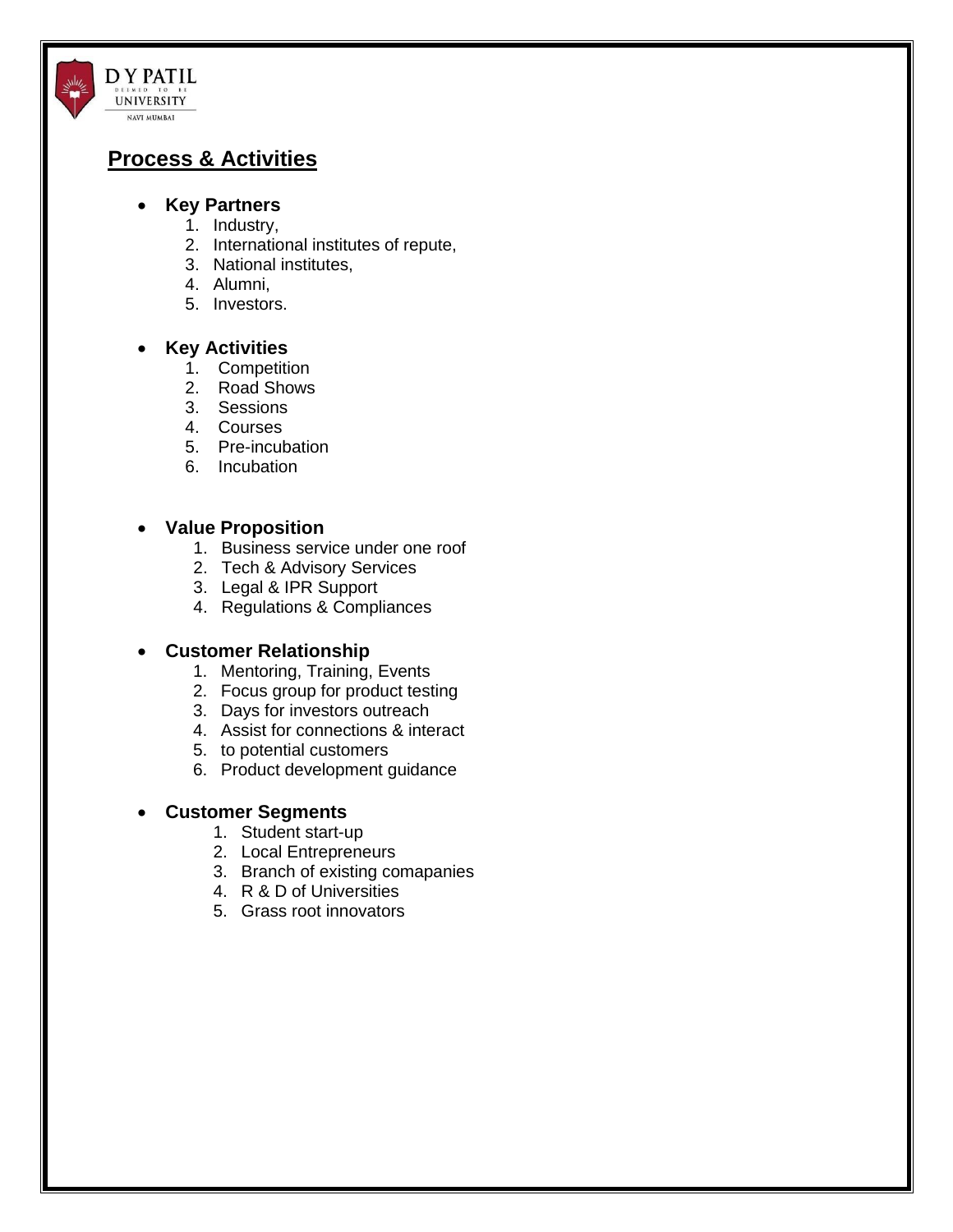

### **Categories of Application**

### **Technology Startups –**

With Focus on Intelligent systems, IOT, Micro and Nano Electronics, Biotech, clean tech, environmental tech, material science tech, sensor, technology.

### **Social Startups –**

With focus on creating social impact.

### **Eligibility**

- 1. Faculty Members from University Campus.
- 2. Students and Alumni of the University Departments.
- 3. DYPU's R&D partners (sponsor companies) or any other organization wanting an off shoot of its existing business.
- 4. DYPU's partner Universities / Institutions of University Campus.
- 5. Agencies associated with DYPU's research & innovation.
- 6. Gross root innovator who has innovative idea / Proposals for Incubation (Business Incubator) must meet with one or more of the following parameters:
	- a. Proposals with Intellectual Property (IP) generated at DYPU & transferred to the company for a consideration.
	- b. IP belonging to Faculty / Student / Alumni created outside DYPU & transferred to the company.
	- c. Proposals that have social & strategic impacts.
	- d. Proposals having interaction and involvement with DYPU facilities with or without use of DYPU facilities.

Proposals with large potential for generation of resource create visibility & impact for the centre's Incubation activities.

Proposals selected by the centre shall be required to register as private limited company within the meaning of the Company Act, 1956 in 3 months of being admitted in the Incubation Centre if not already registered. Applicants must fulfill above criteria for getting admission in the Incubation Centre for making application. Companies that are promoted by students enrolled for full-time degree / Masters Degree at the University shall not be offered Incubation if the student is holding executive position. However, companies promoted by students are eligible to apply provided student is not actively engaged with the company beyond any engagement, which is permitted by the University or has six months to pass the final year of degree / Masters Program.